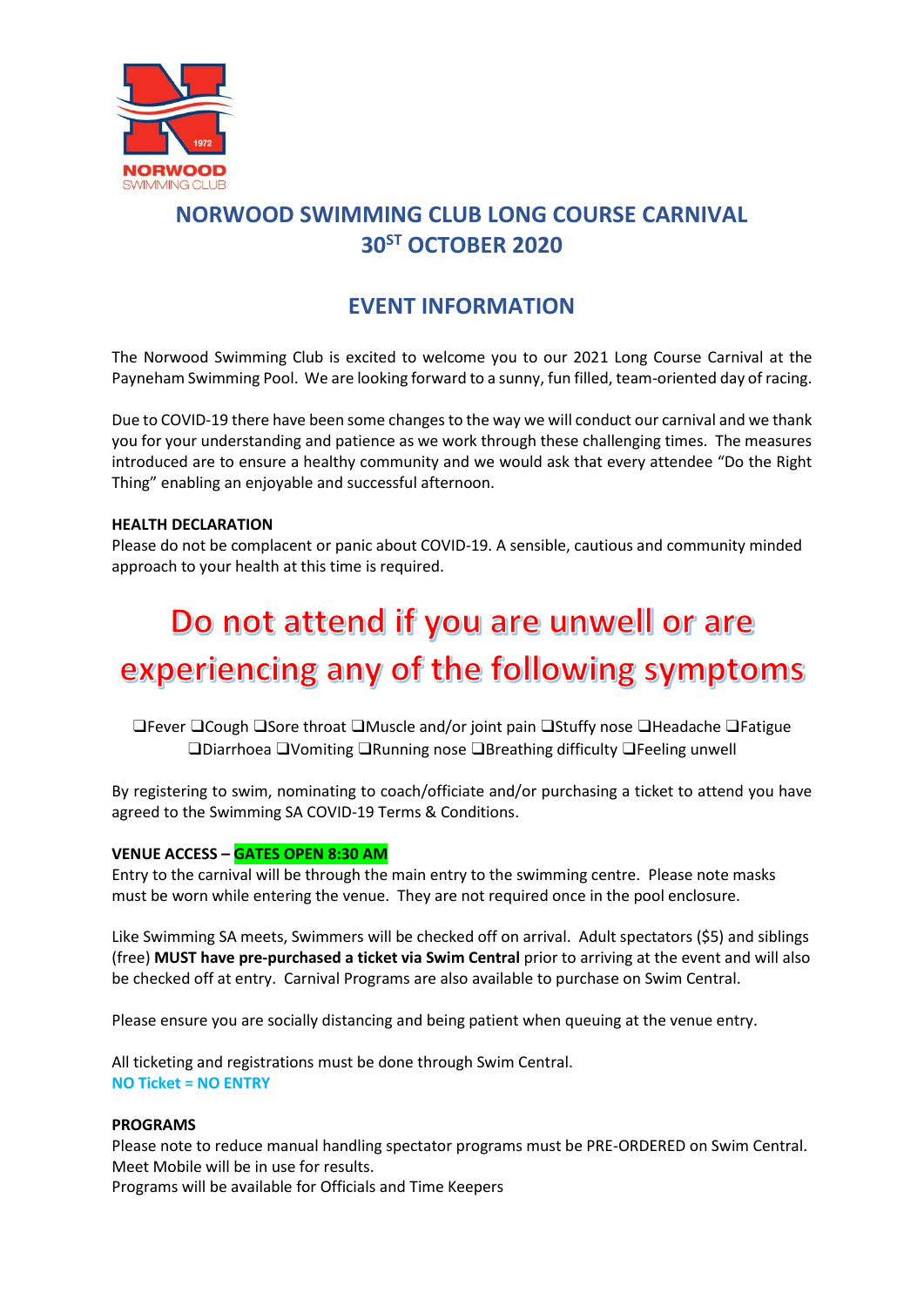

#### **SEATING**

Each Club will be allocated an area on the lawn for seating during this event. This is to be used as a guide only as numbers will vary from club to club and at different times of the day. Please do your best to stay within you designated spaces as best you can.

Please ensure you are social distancing and we suggest spectators sit at the front facing the pool and all swimming gear and bags are placed at the rear of your area to allow more room for people to sit.

Clubs please remember to bring your own shade/gazebos for the day to protect you from the sun and the weather.

#### **VENUE PATHWAYS and ROOM LIMITS**

While you are at the carnival, please note the signage and directions for movement around the pool and the limits on the number of people in the toilets and other areas.

#### **WARM UP**

Swimmers and coaches please note the wading and toddler pools are not to be used for warm up or cool downs.

Official Warm Up will begin at 8:45am and finish at 9:20am

Clubs have been allocated lanes for warm up as follows –

LANE 1 – Marion

LANE 2 – Starplex, Barossa, Tea Tree Gully

LANE 3 – Clovercrest, Gawler, Henley & Grange, Kent Town

LANE 4 – Immanuel, Onkaparinga, Southern Performance

- LANE 5 Mountain Pool, Murray Bridge, Payneham, Playford, Western Aquatic, West Coast,
- LANE 6 Norwood, The Parks
- LANE 7 Norwood
- LANE 8 Norwood

Please ensure social distancing where possible when undertaking all activities at the pool. We will be starting over the top and exit from the pool itself will all be in one direction, exiting on the eastern side at both the start and turn ends.

#### **FIRST RACE**

Racing will start at 9:30am sharp, anticipated finish is 4:45pm as a guide only.

#### **MARSHALLING**

Marshalling will be held under a marquee at the North Western corner of the pool complex behind the Wading Pool.

2 sets of boxes will be provided for swimmers equipment/towels used in the same manner as the recent Swimming SA meets.